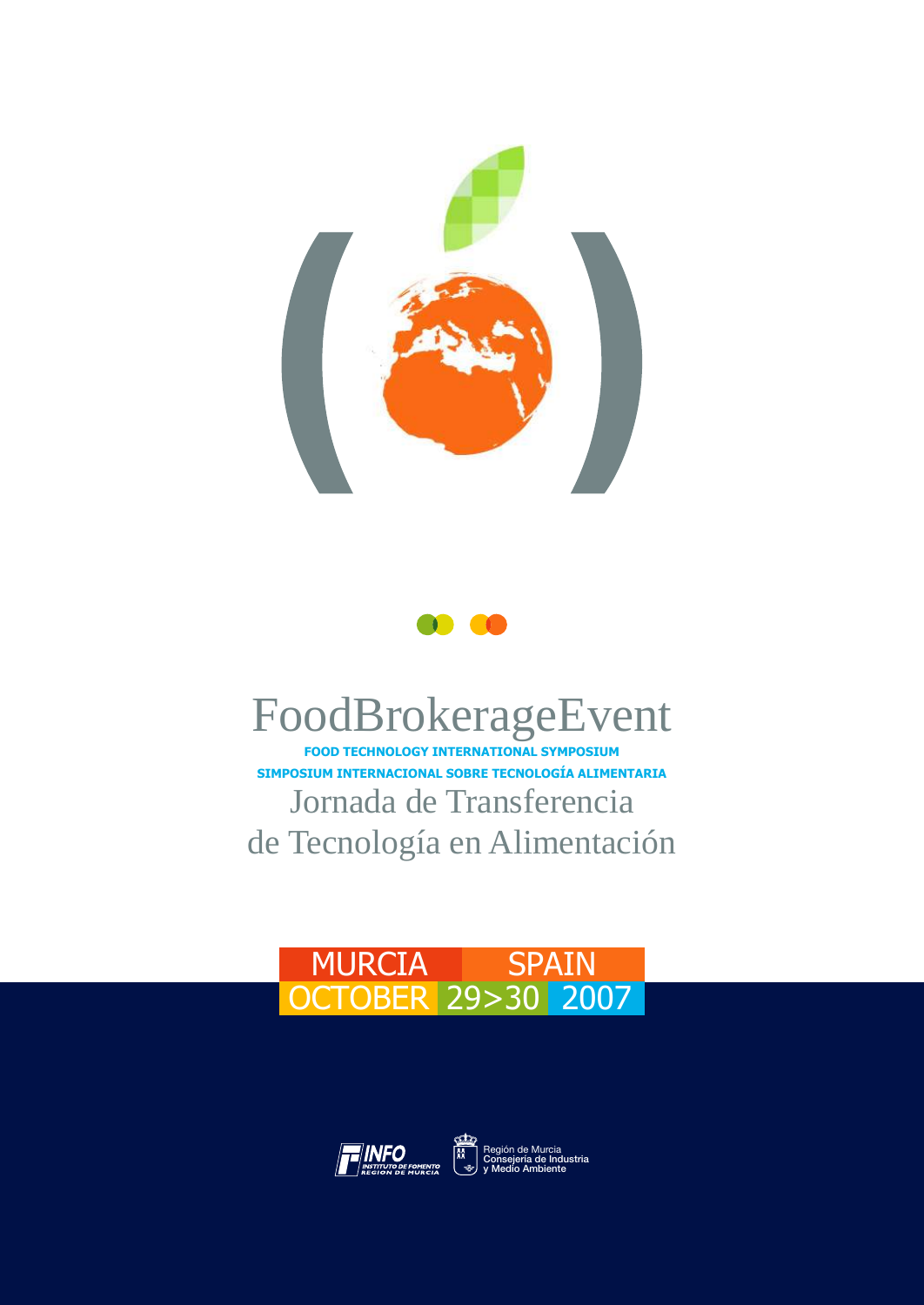La III Edición de las Jornadas de Transferencia de Tecnología Internacional en Alimentación, "MURCIA FOOD BROKERAGE EVENT", evento de ámbito internacional donde se darán cita las últimas novedades en materia de Tecnología Alimentaria, y en el que empresas provenientes de diferentes países europeos mantendrán reuniones bilaterales para establecer acuerdos de cooperación tecnológica relacionados con las últimas innovaciones en su sector.

De forma paralela a las jornadas se realizará el "Simposium Internacional sobre Tecnologías Alimentarias".

#### **Áreas temáticas**

#### **• Calidad y seguridad alimentaria**

Alérgenos • Autentificación de alimentos, sistemas rápidos de control, etc.

#### **• Biotecnología**

Biosensores • Nuevos alimentos (probióticos, funcionales....) • Aprovechamiento de subproductos en general, etc.

#### **• Envases y tecnología de conservación**

Gases en estado supercríticos • Envases activos y nuevos envases, otros.

The Murcia Food Brokerage Event, which is already in its third edition, provides an international, technological scenario for companies interested in finding out about the latest European creations in food technology and in holding bilateral meetings aimed at reaching cooperative agreements on technology transfer.

The Murcia Food Brokerage Event will be held in conjunction with the International Symposium on Food Technology.

#### **Subject areas**

**• Food safety and quality** Allergens • Authentification of food products, fast control systems, etc.

#### **• Biotechnology**

Biosensors • New food products (probiotics, functional...) • Use of byproducts, etc.

#### **• Packaging and Conservation technology**

Gases in supercritical condition • Active packaging and new containers, others.





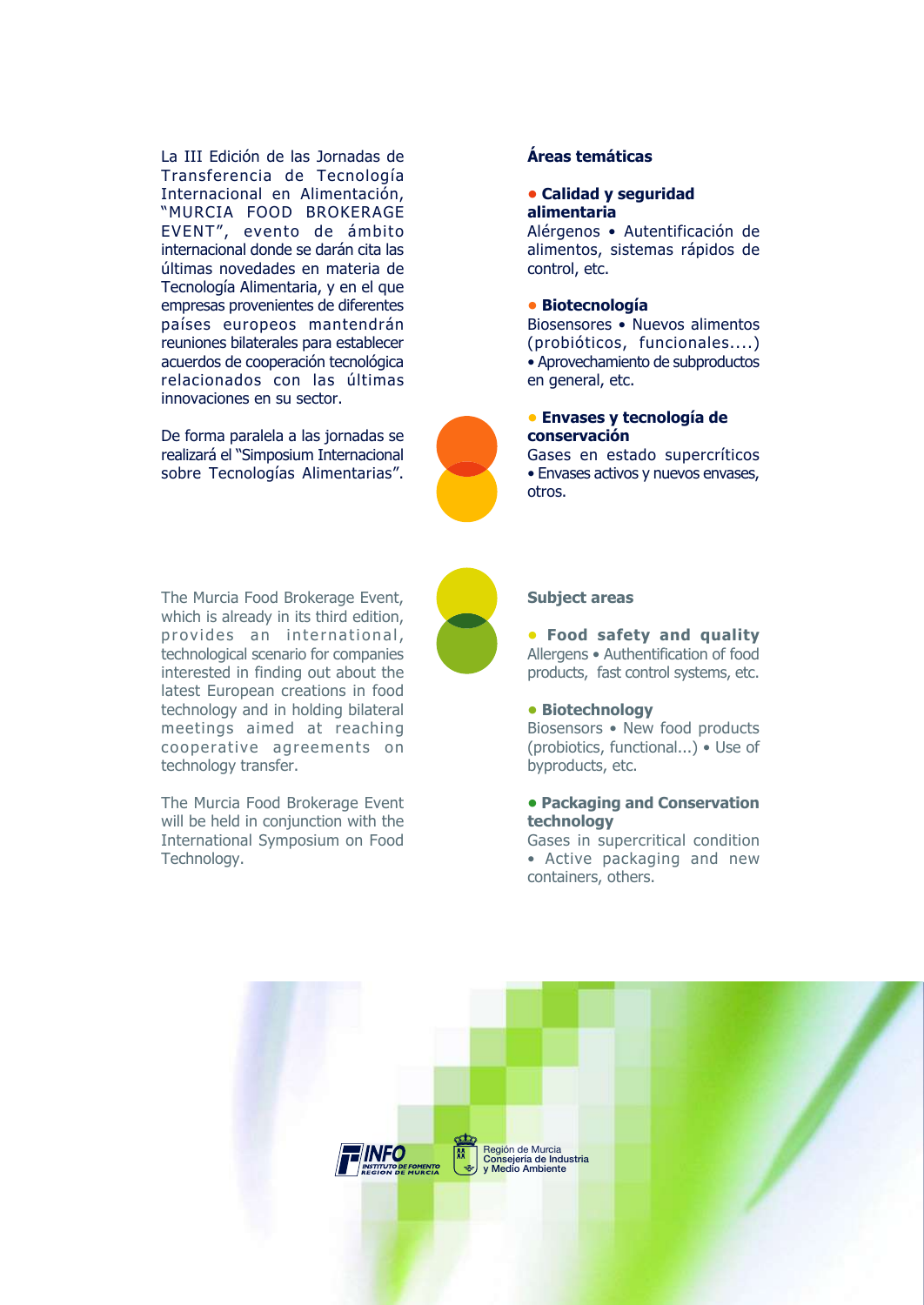#### **Antecedentes**

La primera edición del evento tuvo lugar en 2003, en el que se llevaron a cabo más de 450 entrevistas bilaterales, concertadas mediante un catálogo de 200 ofertas y demandas tecnológicas. Asistieron 172 agentes tecnológicos de 13 países.

En la segunda edición, en 2005, se llevaron a cabo cerca de 700 entrevistas bilaterales, concertadas mediante un catálogo de 265 ofertas y demandas tecnológicas. Asistieron 230 participantes de 22 países.

#### **Background**

A total of 172 technology representatives from 13 countries participated in the first edition of this event held in 2003. A catalogue with 200 technology requests and offers provided the base from which to set up over 450 bilateral meetings.

As for the second edition, held in 2005, approximately 700 bilateral meetings were organized after matching the profiles included in a catalogue with 265 technological request and offers. A total of 230 representatives from 22 countries participated in the second edition of this event.

#### **Organización**

Este evento ha sido organizado por el Instituto de Fomento, en colaboración con el Centro Tecnológico Nacional de la Conserva y Alimentación y del Instituto Tecnológico Agroalimentario (AINIA), a iniciativa del IRC Cenemes, red para la transferencia de tecnología internacional.

#### **Organization**

This event has been put together by the Regional Development Agency of Murcia (INFO), the Food and Canning Technology Center and the Technological Institute of Agrofood (AINIA) at the request of the IRC Cenemes – international technology transfer network.



Región de Murcia Consejería de Industria y Medio Ambiente

ليكليه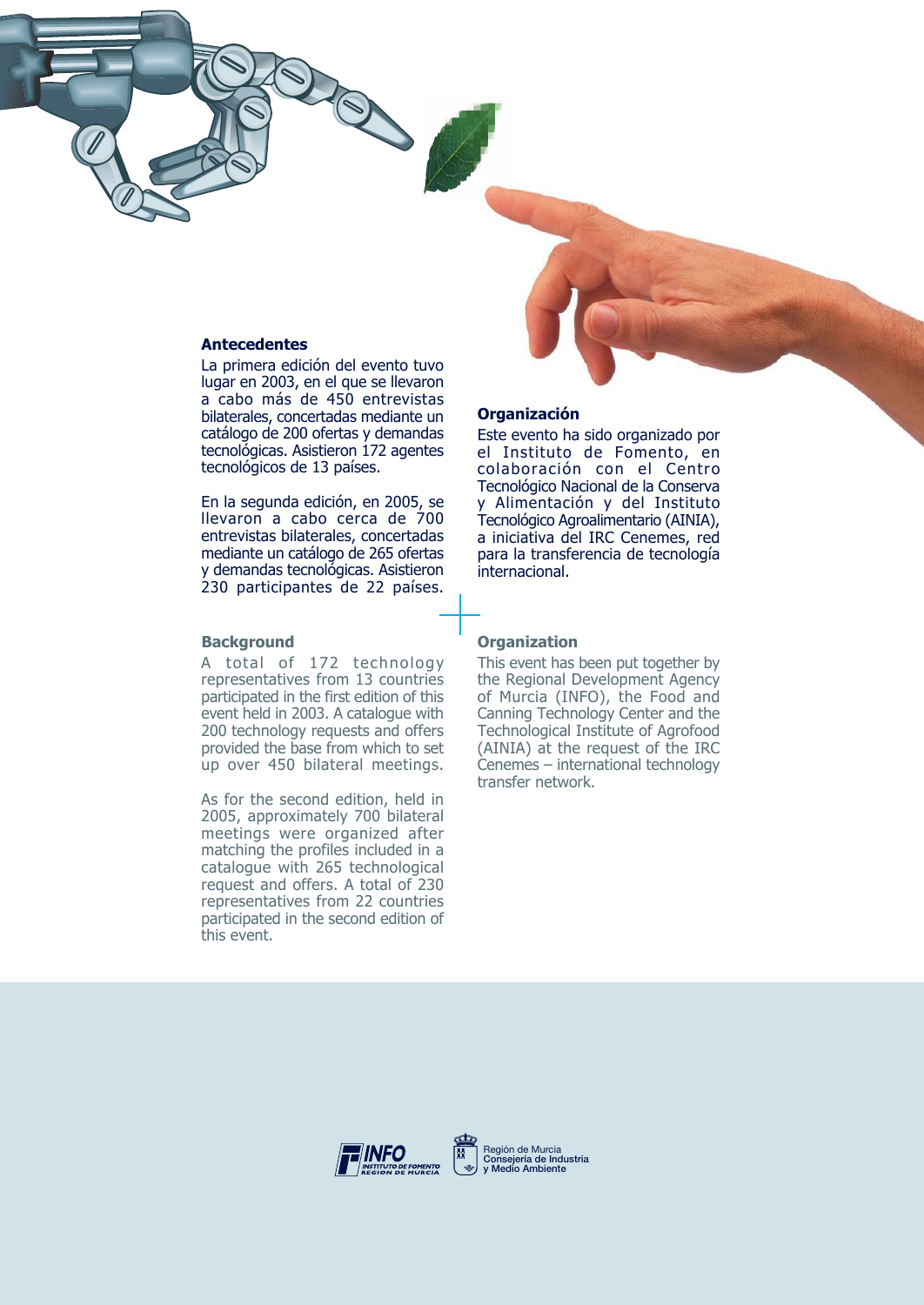

#### **Participantes**

La participación está abierta a empresas, universidades, centros tecnológicos, institutos de investigación de toda Europa que ofrezcan o demanden tecnologías alimentarias avanzadas e innovadoras.

#### **Cómo participar en la Jornada de Transferencia de Tecnología**

Para registrarse en este evento de transferencia de tecnología, por favor pónganse en contacto con su IRC más próximo o descárguese el formulario de la siguiente página web:

#### **http://murciafood.ircnet.lu**

#### **Fechas límites**

21 de septiembre 2007: Registro y recogida de perfiles de oferta y demanda tecnológica 18 de octubre 2007: Solicitud de entrevistas bilaterales

#### **Participant**

All European companies, universities, technology centers and research institutes offering or requesting innovative food-related technology are eligible to participate in this event.

#### **How to participate in the Brokerage Event on Technology Transfer**

In order to register for participation in the 2007 edition of the Food Brokerage Event, please contact your nearest IRC or download the online form available at: **http://murciafood.ircnet.lu**

#### **Closing dates**

September 21, 2007: registration and collection of technology offers and demands October 18, 2007: Request for bilateral meetings



# EoodBrokerageEvent co co



Región de Murcia Consejería de Industria y Medio Ambiente